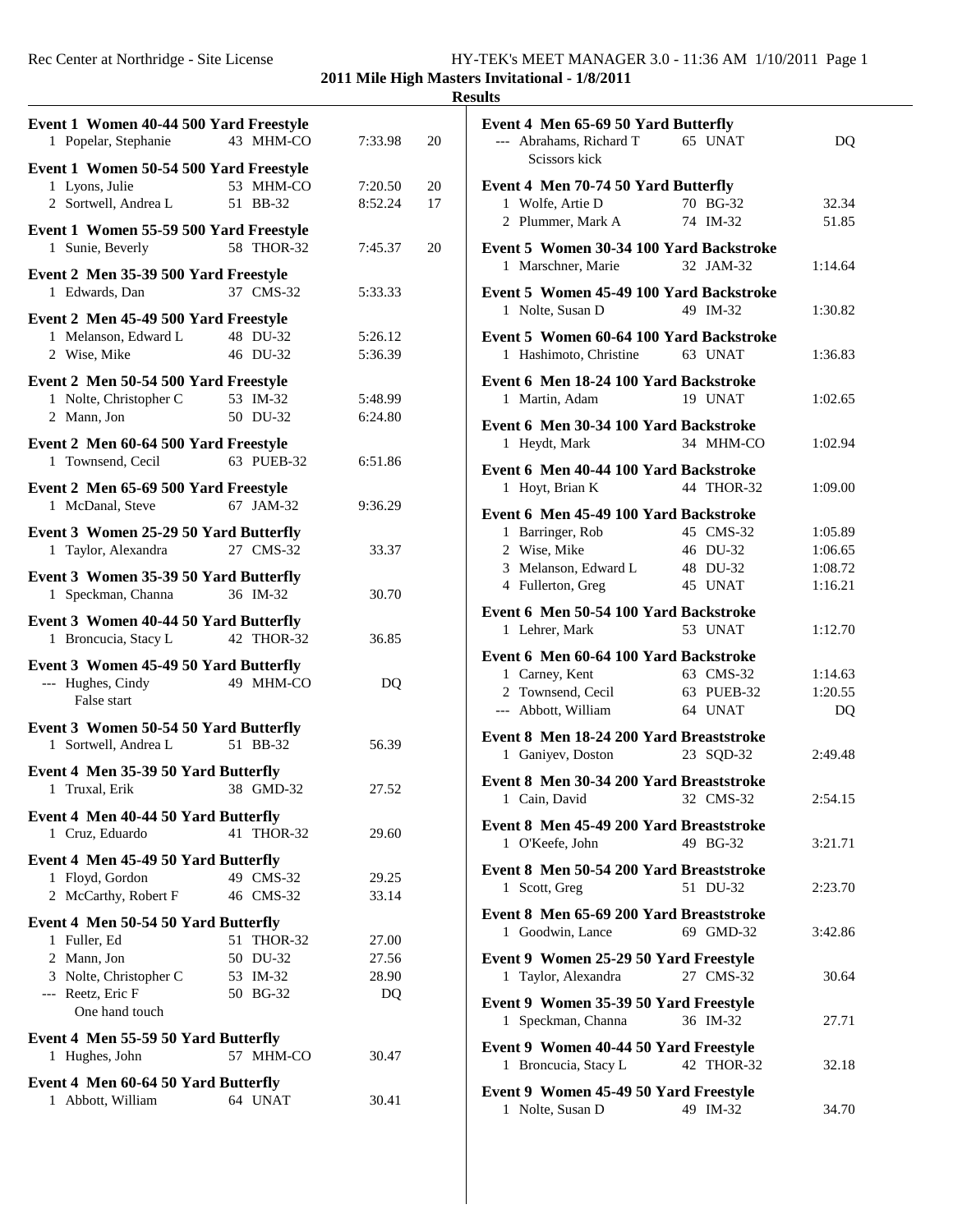### **2011 Mile High Masters Invitational - 1/8/2011 Results**

| Event 9 Women 50-54 50 Yard Freestyle                   |            |                |  |
|---------------------------------------------------------|------------|----------------|--|
| 1 Gable, Lisa                                           | 53 PUEB-32 | 30.83          |  |
| 2 Sortwell, Andrea L 51 BB-32                           |            | 36.32          |  |
| 3 Lyons, Julie                                          | 53 MHM-CO  | 36.59          |  |
|                                                         |            |                |  |
| Event 9 Women 60-64 50 Yard Freestyle                   |            |                |  |
| 1 Hashimoto, Christine                                  | 63 UNAT    | 38.68          |  |
| Event 10 Men 18-24 50 Yard Freestyle                    |            |                |  |
| 1 Martin, Adam                                          | 19 UNAT    | 24.32          |  |
|                                                         |            |                |  |
| Event 10 Men 30-34 50 Yard Freestyle                    | 34 MHM-CO  |                |  |
| 1 Heydt, Mark<br>2 Cain, David                          | 32 CMS-32  | 25.81<br>31.74 |  |
|                                                         |            |                |  |
| Event 10 Men 35-39 50 Yard Freestyle                    |            |                |  |
| 1 Truxal, Erik                                          | 38 GMD-32  | 24.68          |  |
| 2 Bolles, Ben                                           | 38 CMS-32  | 28.90          |  |
| Event 10 Men 40-44 50 Yard Freestyle                    |            |                |  |
| 1 Hoyt, Brian K                                         | 44 THOR-32 | 26.54          |  |
| 2 Cruz, Eduardo                                         | 41 THOR-32 | 27.51          |  |
|                                                         |            |                |  |
| Event 10 Men 45-49 50 Yard Freestyle                    |            |                |  |
| 1 Floyd, Gordon                                         | 49 CMS-32  | 25.30          |  |
| 2 Fullerton, Greg                                       | 45 UNAT    | 27.52          |  |
| 3 McCarthy, Robert F 46 CMS-32                          |            | 30.76          |  |
| Event 10 Men 50-54 50 Yard Freestyle                    |            |                |  |
| 1 Reetz, Eric F                                         | 50 BG-32   | 32.47          |  |
|                                                         |            |                |  |
| Event 10 Men 60-64 50 Yard Freestyle                    |            |                |  |
| 1 Abbott, William                                       | 64 UNAT    | 28.41          |  |
| Event 10 Men 65-69 50 Yard Freestyle                    |            |                |  |
| 1 Abrahams, Richard T                                   | 65 UNAT    | 24.93          |  |
| Event 11 Women 40-44 100 Yard Butterfly                 |            |                |  |
| --- Popelar, Stephanie                                  | 43 MHM-CO  | DQ             |  |
|                                                         |            |                |  |
| Event 11 Women 45-49 100 Yard Butterfly                 |            |                |  |
| 1 Hughes, Cindy                                         | 49 MHM-CO  | 1:49.22        |  |
| Event 12 Men 18-24 100 Yard Butterfly                   |            |                |  |
| 1 Ganiyev, Doston 23 SQD-32                             |            | 1:02.47        |  |
|                                                         |            |                |  |
| Event 12 Men 35-39 100 Yard Butterfly<br>1 Edwards, Dan | 37 CMS-32  | 58.22          |  |
|                                                         |            |                |  |
| Event 12 Men 50-54 100 Yard Butterfly                   |            |                |  |
| 1 Mann, Jon                                             | 50 DU-32   | 1:01.90        |  |
| 2 Fuller, Ed                                            | 51 THOR-32 | 1:02.11        |  |
| 3 Nolte, Christopher C                                  | 53 IM-32   | 1:06.16        |  |
| 4 Lehrer, Mark                                          | 53 UNAT    | 1:12.50        |  |
| Event 12 Men 55-59 100 Yard Butterfly                   |            |                |  |
| 1 Hughes, John                                          | 57 MHM-CO  | 1:09.36        |  |
|                                                         |            |                |  |
| Event 12 Men 60-64 100 Yard Butterfly                   |            |                |  |
| 1 Townsend, Cecil                                       | 63 PUEB-32 | 1:32.81        |  |
| Event 12 Men 70-74 100 Yard Butterfly                   |            |                |  |
| 1 Wolfe, Artie D                                        | 70 BG-32   | 1:22.86        |  |
| 2 Plummer, Mark A                                       | 74 IM-32   | 2:02.29        |  |
|                                                         |            |                |  |

| Event 14 Men 18-24 200 Yard Backstroke<br>1 Martin, Adam                                           | 19 UNAT                             | 2:21.50                       |
|----------------------------------------------------------------------------------------------------|-------------------------------------|-------------------------------|
| Event 14 Men 45-49 200 Yard Backstroke<br>1 Melanson, Edward L 48 DU-32                            |                                     | 2:22.02                       |
| Event 14 Men 65-69 200 Yard Backstroke<br>1 McDanal, Steve                                         | 67 JAM-32                           | 4:12.75                       |
| <b>Event 16 Men 50-54 200 Yard IM</b><br>1 Mann, Jon                                               | 50 DU-32                            | 2:20.36                       |
| Event 16 Men 70-74 200 Yard IM<br>1 Wolfe, Artie D                                                 | 70 BG-32                            | 2:51.45                       |
| Event 17 Women 25-29 50 Yard Breaststroke<br>1 Taylor, Alexandra                                   | 27 CMS-32                           | 40.61                         |
| Event 17 Women 30-34 50 Yard Breaststroke<br>1 Marschner, Marie                                    | 32 JAM-32                           | 38.73                         |
| Event 17 Women 50-54 50 Yard Breaststroke<br>1 Gable, Lisa                                         | 53 PUEB-32                          | 41.61                         |
| Event 17 Women 55-59 50 Yard Breaststroke<br>1 Sunie, Beverly                                      | 58 THOR-32                          | 49.35                         |
| Event 18 Men 18-24 50 Yard Breaststroke<br>1 Ganiyev, Doston                                       | 23 SQD-32                           | 31.25                         |
| Event 18 Men 30-34 50 Yard Breaststroke<br>1 Cain, David                                           | 32 CMS-32                           | 34.44                         |
| Event 18 Men 40-44 50 Yard Breaststroke<br>1 Cruz, Eduardo                                         | 41 THOR-32                          | 36.95                         |
| Event 18 Men 50-54 50 Yard Breaststroke<br>1 Fuller, Ed                                            | 51 THOR-32                          | 31.76                         |
| Event 18 Men 60-64 50 Yard Breaststroke<br>1 Abbott, William                                       | 64 UNAT                             | 37.08                         |
| Event 18 Men 65-69 50 Yard Breaststroke<br>1 Abrahams, Richard T 65 UNAT<br>2 Goodwin, Lance       | 69 GMD-32                           | 36.80<br>43.43                |
| Event 19 Women 35-39 100 Yard Freestyle<br>1 Speckman, Channa                                      | 36 IM-32                            | 1:00.54                       |
| Event 19 Women 40-44 100 Yard Freestyle<br>Broncucia, Stacy L<br>1<br>2 Popelar, Stephanie         | 42 THOR-32<br>43 MHM-CO             | 1:12.83<br>1:13.64            |
| Event 19 Women 45-49 100 Yard Freestyle<br>1 Nolte, Susan D<br>2 Hughes, Cindy                     | 49 IM-32<br>49 MHM-CO               | 1:16.76<br>1:25.09            |
| Event 19 Women 50-54 100 Yard Freestyle<br>1 Gable, Lisa<br>2 Lyons, Julie<br>3 Sortwell, Andrea L | 53 PUEB-32<br>53 MHM-CO<br>51 BB-32 | 1:10.61<br>1:17.98<br>1:23.75 |
| Event 19 Women 60-64 100 Yard Freestyle<br>Hashimoto, Christine<br>1                               | 63 UNAT                             | 1:28.19                       |
| Event 20 Men 18-24 100 Yard Freestyle<br>1 Martin, Adam                                            | 19 UNAT                             | 57.12                         |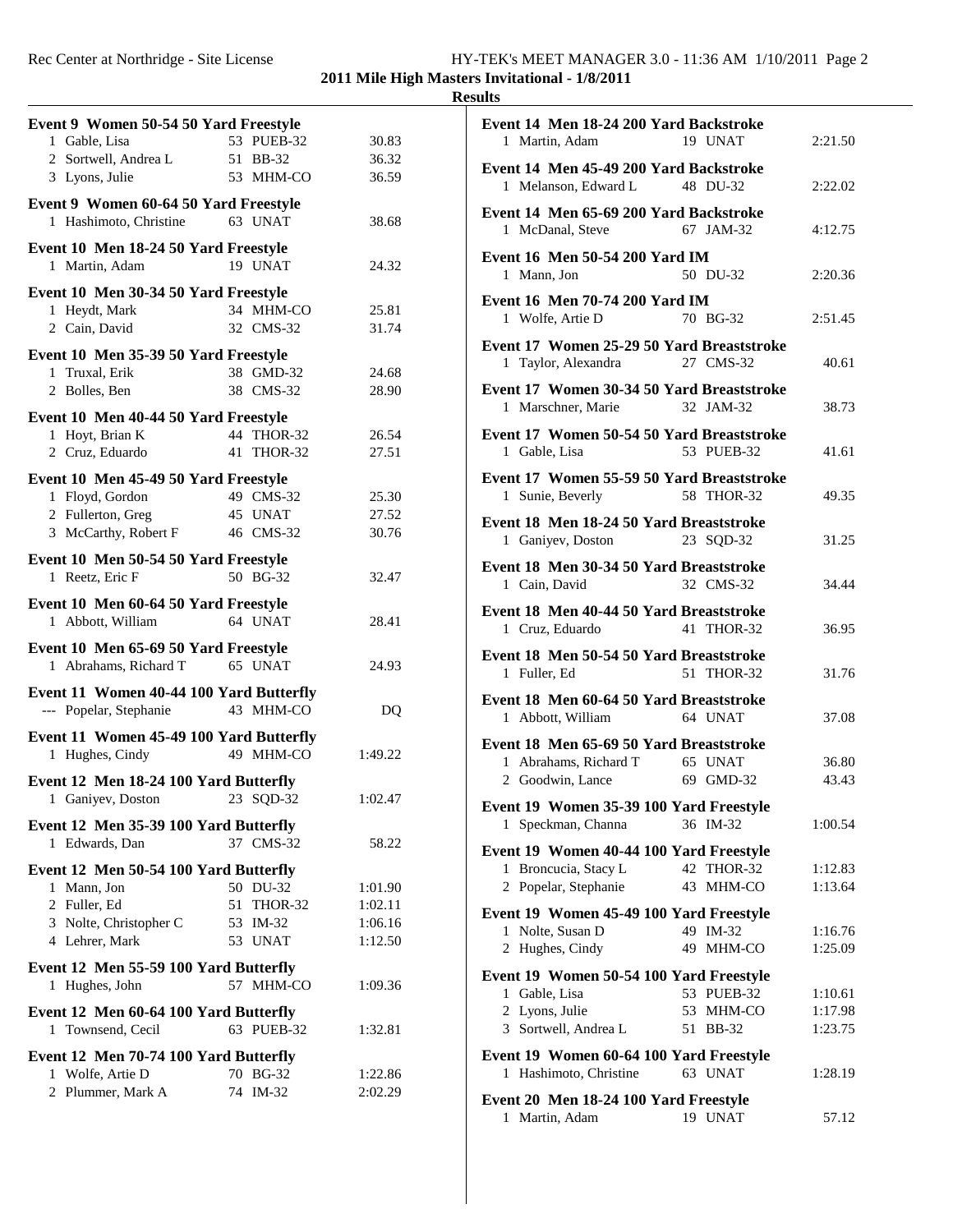**2011 Mile High Masters Invitational - 1/8/2011**

# **Results**

|                                                                   |    | Event 20 Men 30-34 100 Yard Freestyle |         |  |
|-------------------------------------------------------------------|----|---------------------------------------|---------|--|
| 1 Heydt, Mark                                                     |    | 34 MHM-CO                             | 57.55   |  |
| Event 20 Men 35-39 100 Yard Freestyle                             |    |                                       |         |  |
| 1 Edwards, Dan                                                    |    | 37 CMS-32                             | 53.51   |  |
| 2 Truxal, Erik                                                    |    | 38 GMD-32                             | 57.66   |  |
| 3 Bolles, Ben                                                     |    | 38 CMS-32                             | 1:04.53 |  |
|                                                                   |    |                                       |         |  |
| Event 20 Men 40-44 100 Yard Freestyle                             |    | 44 THOR-32                            |         |  |
| 1 Hoyt, Brian K                                                   |    |                                       | 59.82   |  |
| Event 20 Men 45-49 100 Yard Freestyle                             |    |                                       |         |  |
| 1 Barringer, Rob                                                  |    | 45 CMS-32                             | 54.11   |  |
| 2 Floyd, Gordon                                                   |    | 49 CMS-32                             | 58.02   |  |
| 3 Fullerton, Greg                                                 |    | 45 UNAT                               | 1:00.73 |  |
| 4 O'Keefe, John                                                   |    | 49 BG-32                              | 1:08.07 |  |
| Event 20 Men 50-54 100 Yard Freestyle                             |    |                                       |         |  |
| 1 Nolte, Christopher C                                            |    | 53 IM-32                              | 57.82   |  |
| 2 Lehrer, Mark                                                    |    | 53 UNAT                               | 1:00.11 |  |
| Event 20 Men 55-59 100 Yard Freestyle                             |    |                                       |         |  |
| 1 Hughes, John                                                    |    | 57 MHM-CO                             | 59.96   |  |
|                                                                   |    |                                       |         |  |
| Event 20 Men 60-64 100 Yard Freestyle                             |    |                                       |         |  |
| 1 Townsend, Cecil                                                 |    | 63 PUEB-32                            | 1:06.55 |  |
| Event 20 Men 70-74 100 Yard Freestyle                             |    |                                       |         |  |
| 1 Plummer, Mark A                                                 |    | 74 IM-32                              | 1:21.44 |  |
| Event 23 Women 35-39 50 Yard Backstroke                           |    |                                       |         |  |
| 1 Speckman, Channa                                                |    | 36 IM-32                              | 33.52   |  |
| Event 23 Women 40-44 50 Yard Backstroke                           |    |                                       |         |  |
| 1 Broncucia, Stacy L                                              |    | 42 THOR-32                            | 39.96   |  |
|                                                                   |    |                                       |         |  |
|                                                                   |    |                                       |         |  |
| Event 23 Women 60-64 50 Yard Backstroke                           |    |                                       |         |  |
| 1 Hashimoto, Christine 63 UNAT                                    |    |                                       | 44.98   |  |
| Event 24 Men 30-34 50 Yard Backstroke                             |    |                                       |         |  |
| 1 Heydt, Mark                                                     |    | 34 MHM-CO                             | 29.73   |  |
|                                                                   |    |                                       |         |  |
| Event 24 Men 40-44 50 Yard Backstroke                             |    |                                       |         |  |
| 1 Hoyt, Brian K                                                   |    | 44 THOR-32                            | 32.22   |  |
| 2 Cruz, Eduardo                                                   | 41 | THOR-32                               | 33.45   |  |
| Event 24 Men 50-54 50 Yard Backstroke                             |    |                                       |         |  |
| 1 Lehrer, Mark                                                    |    | 53 UNAT                               | 33.53   |  |
| 2 Reetz, Eric F                                                   |    | 50 BG-32                              | 41.87   |  |
| Event 24 Men 60-64 50 Yard Backstroke                             |    |                                       |         |  |
| 1 Abbott, William                                                 |    | 64 UNAT                               | 36.86   |  |
| 2 Townsend, Cecil                                                 |    | 63 PUEB-32                            | 37.41   |  |
| Event 24 Men 65-69 50 Yard Backstroke                             |    |                                       |         |  |
| 1 Abrahams, Richard T                                             |    | 65 UNAT                               | 31.71   |  |
| 2 Goodwin, Lance                                                  |    | 69 GMD-32                             | 43.06   |  |
| 3 McDanal, Steve                                                  |    | 67 JAM-32                             | 48.45   |  |
|                                                                   |    |                                       |         |  |
| Event 24 Men 70-74 50 Yard Backstroke                             |    |                                       |         |  |
| 1 Wolfe, Artie D                                                  |    | 70 BG-32                              | 37.69   |  |
| Event 25 Women 25-29 100 Yard Breaststroke<br>1 Taylor, Alexandra |    | 27 CMS-32                             | 1:28.55 |  |

| Event 25 Women 30-34 100 Yard Breaststroke                     |            |         |
|----------------------------------------------------------------|------------|---------|
| 1 Marschner, Marie                                             | 32 JAM-32  | 1:22.06 |
|                                                                |            |         |
| Event 25 Women 45-49 100 Yard Breaststroke<br>1 Nolte, Susan D | 49 IM-32   | 1:35.20 |
| Event 25 Women 50-54 100 Yard Breaststroke                     |            |         |
| 1 Gable, Lisa                                                  | 53 PUEB-32 | 1:29.91 |
| 2 Sortwell, Andrea L 51 BB-32                                  |            | 1:52.52 |
|                                                                |            |         |
| Event 26 Men 18-24 100 Yard Breaststroke                       | 19 UNAT    |         |
| 1 Martin, Adam                                                 |            | 1:10.09 |
| 2 Ganiyev, Doston                                              | 23 SQD-32  | 1:11.22 |
| Event 26 Men 30-34 100 Yard Breaststroke<br>1 Cain, David      | 32 CMS-32  | 1:17.08 |
| Event 26 Men 45-49 100 Yard Breaststroke                       |            |         |
|                                                                |            |         |
| 1 O'Keefe, John                                                | 49 BG-32   | 1:28.78 |
| Event 26 Men 50-54 100 Yard Breaststroke                       |            |         |
| 1 Fuller, Ed                                                   | 51 THOR-32 | 1:10.59 |
| Event 26 Men 60-64 100 Yard Breaststroke                       |            |         |
| 1 Carney, Kent                                                 | 63 CMS-32  | 1:19.85 |
|                                                                |            |         |
| Event 28 Men 35-39 200 Yard Freestyle                          |            |         |
| 1 Bolles, Ben                                                  | 38 CMS-32  | 2:26.44 |
| Event 28 Men 45-49 200 Yard Freestyle                          |            |         |
| 1 Melanson, Edward L                                           | 48 DU-32   | 2:05.04 |
|                                                                |            |         |
| Event 28 Men 50-54 200 Yard Freestyle                          |            |         |
| 1 Scott, Greg                                                  | 51 DU-32   | 1:56.24 |
| Event 28 Men 70-74 200 Yard Freestyle                          |            |         |
| 1 Plummer, Mark A                                              | 74 IM-32   | 3:19.06 |
| Event 29 Women 30-34 100 Yard IM                               |            |         |
| 1 Marschner, Marie                                             | 32 JAM-32  | 1:12.28 |
|                                                                |            |         |
| Event 29 Women 35-39 100 Yard IM                               |            |         |
| 1 Speckman, Channa                                             | 36 IM-32   | 1:12.98 |
| Event 29 Women 40-44 100 Yard IM                               |            |         |
| 1 Broncucia, Stacy L                                           | 42 THOR-32 | 1:26.69 |
| 2 Popelar, Stephanie                                           | 43 MHM-CO  | 1:43.27 |
|                                                                |            |         |
| Event 29 Women 45-49 100 Yard IM                               |            |         |
| 1 Hughes, Cindy                                                | 49 MHM-CO  | 1:41.15 |
| Event 29 Women 50-54 100 Yard IM                               |            |         |
| 1 Gable, Lisa                                                  | 53 PUEB-32 | 1:26.41 |
|                                                                |            |         |
| Event 29 Women 55-59 100 Yard IM                               |            |         |
| 1 Sunie, Beverly                                               | 58 THOR-32 | 1:38.32 |
| <b>Event 30 Men 18-24 100 Yard IM</b>                          |            |         |
| 1 Ganiyev, Doston                                              | 23 SQD-32  | 1:06.50 |
| Event 30 Men 30-34 100 Yard IM                                 |            |         |
| 1 Cain, David                                                  | 32 CMS-32  | 1:17.12 |
|                                                                |            |         |
| Event 30 Men 35-39 100 Yard IM                                 |            |         |
| 1 Edwards, Dan                                                 | 37 CMS-32  | 1:02.24 |
| 2 Truxal, Erik                                                 | 38 GMD-32  | 1:05.78 |
| 3 Bolles, Ben                                                  | 38 CMS-32  | 1:21.35 |